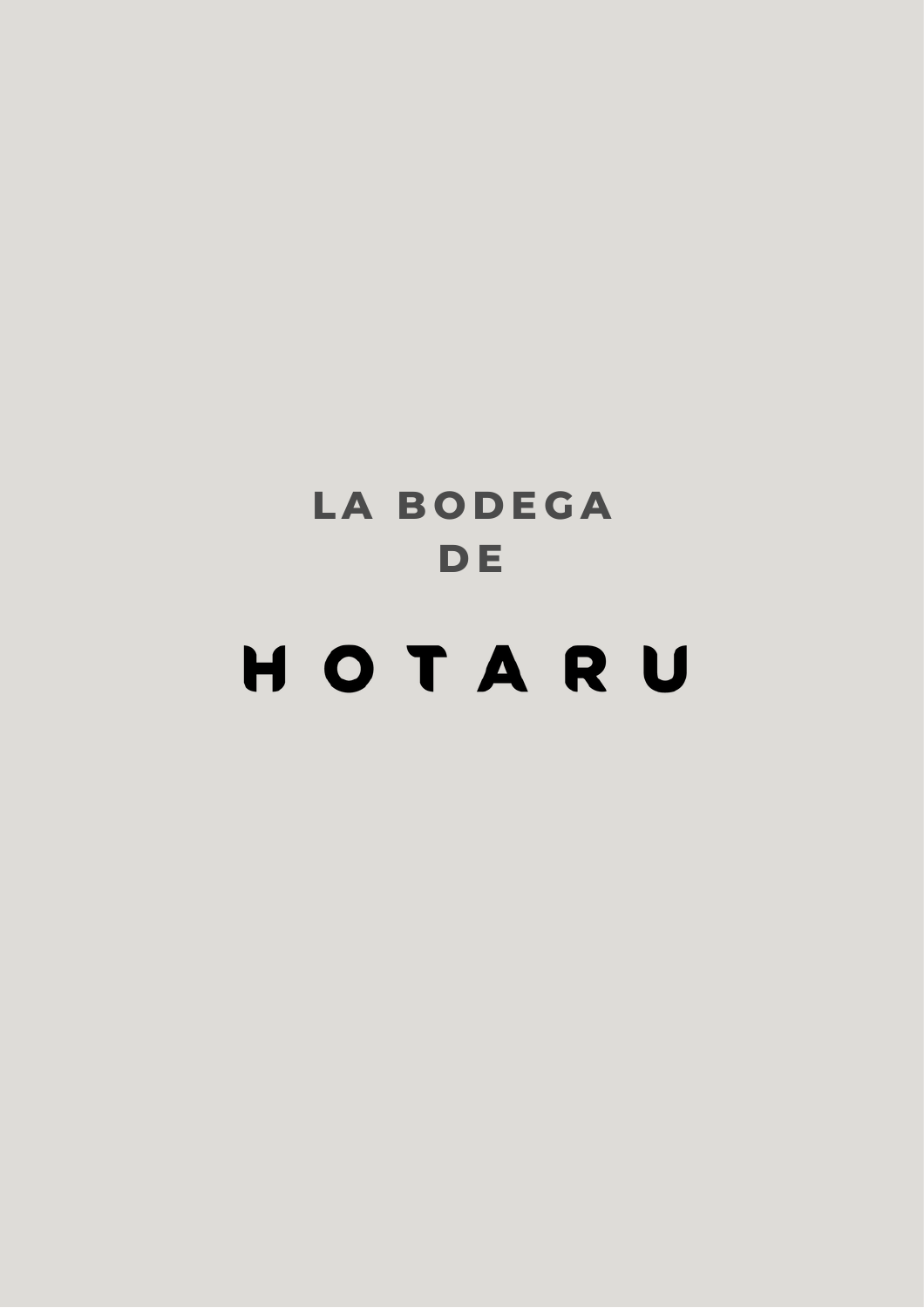# **C H A M P A G N E , C A V A S Y V I N O S E S P U M O S O S**

| <b>VEGALFARO BRUT NATURE R</b>        | 26 |
|---------------------------------------|----|
| CHARDONNAY, MACABEO                   |    |
| <b>GRAMONA IMPERIAL BRUT GR</b>       | 32 |
| CHARDONNAY, MACABEO, XAREL.LO         |    |
| <b>TORELLO BRUT NATURE TRAD.</b>      | 27 |
| MACABEO, XAREL.LO, PARELLADA          |    |
| <b>TANTUM ERGO PINOT NOIR ROSE</b>    | 36 |
| PINOT NOIR                            |    |
| <b>BAUCHET SIGNATURE JER CRU</b>      | 48 |
| CHARDONNAY, PINOT NOIR                |    |
| <b>TAITTINGER BRUT-RESERVE</b>        | 60 |
| CHARDONNAY, PINOT NOIR, PINOT MEUNIER |    |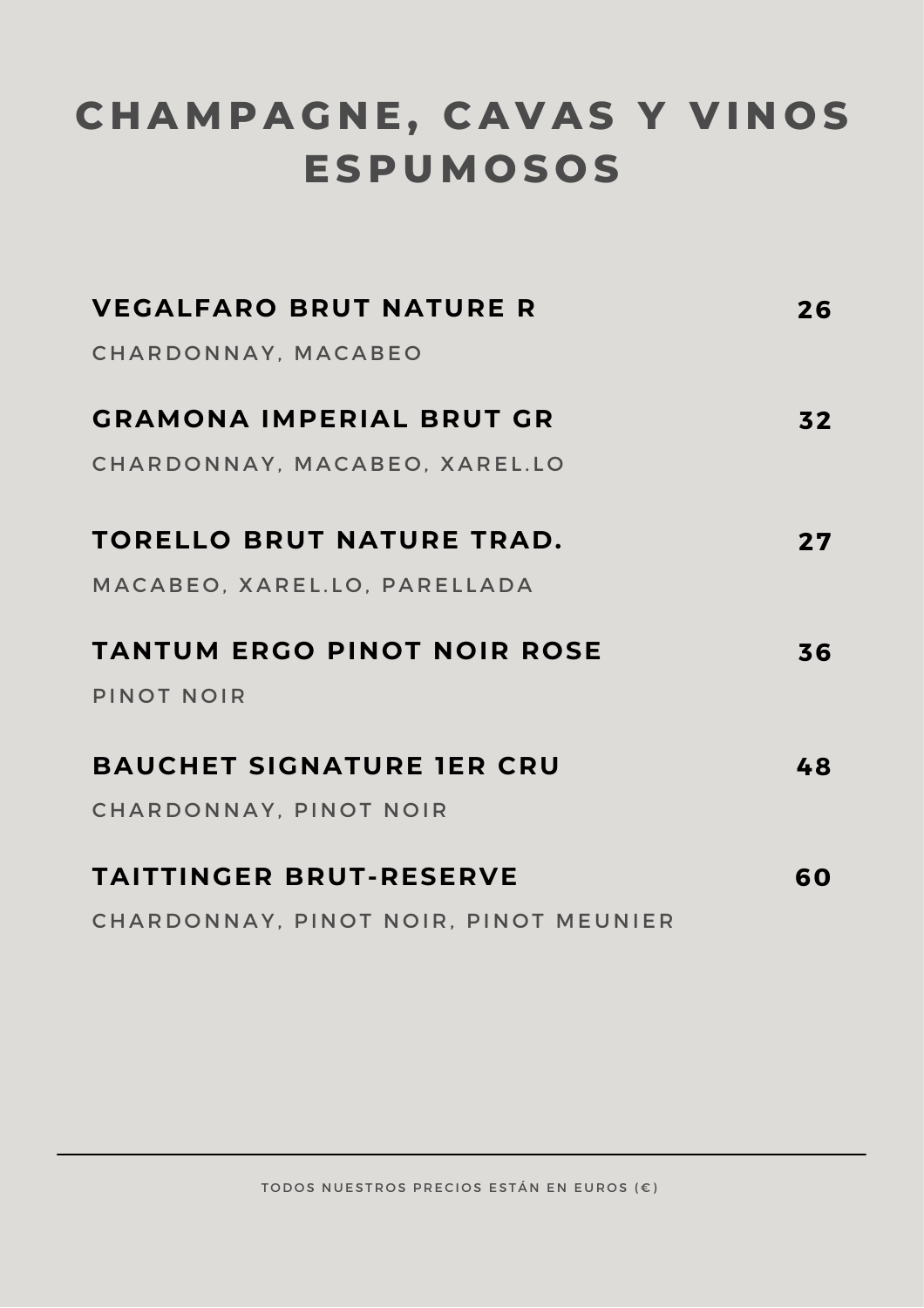# **V I N O S B L A N C O S**

| <b>VALENCISO</b>                  | 27 |
|-----------------------------------|----|
| VIURA, GARNACHA BLANCA            |    |
| THANISCH KABINETT                 | 25 |
| <b>RIESLING</b>                   |    |
| <b>JOSEPH DROUHIN</b>             | 42 |
| CHARDONNAY                        |    |
| PENFOLDS KOONUNGA HILLS           | 29 |
| CHARDONNAY                        |    |
| <b>LLUM D'ALBA</b>                | 24 |
| GARNACHA BLANCA, MACABEO, VIOGNER |    |
| <b>K PILOTA</b>                   | 21 |
| HONDARRIBI ZURI                   |    |
| TRIMBACH GWÜRZTRAMINER            | 33 |
| <b>GWÜRZTRAMINER</b>              |    |
| <b>LA TAREA</b>                   | 17 |
| <b>VERDEJO</b><br>POR COPA 4,00   |    |
|                                   |    |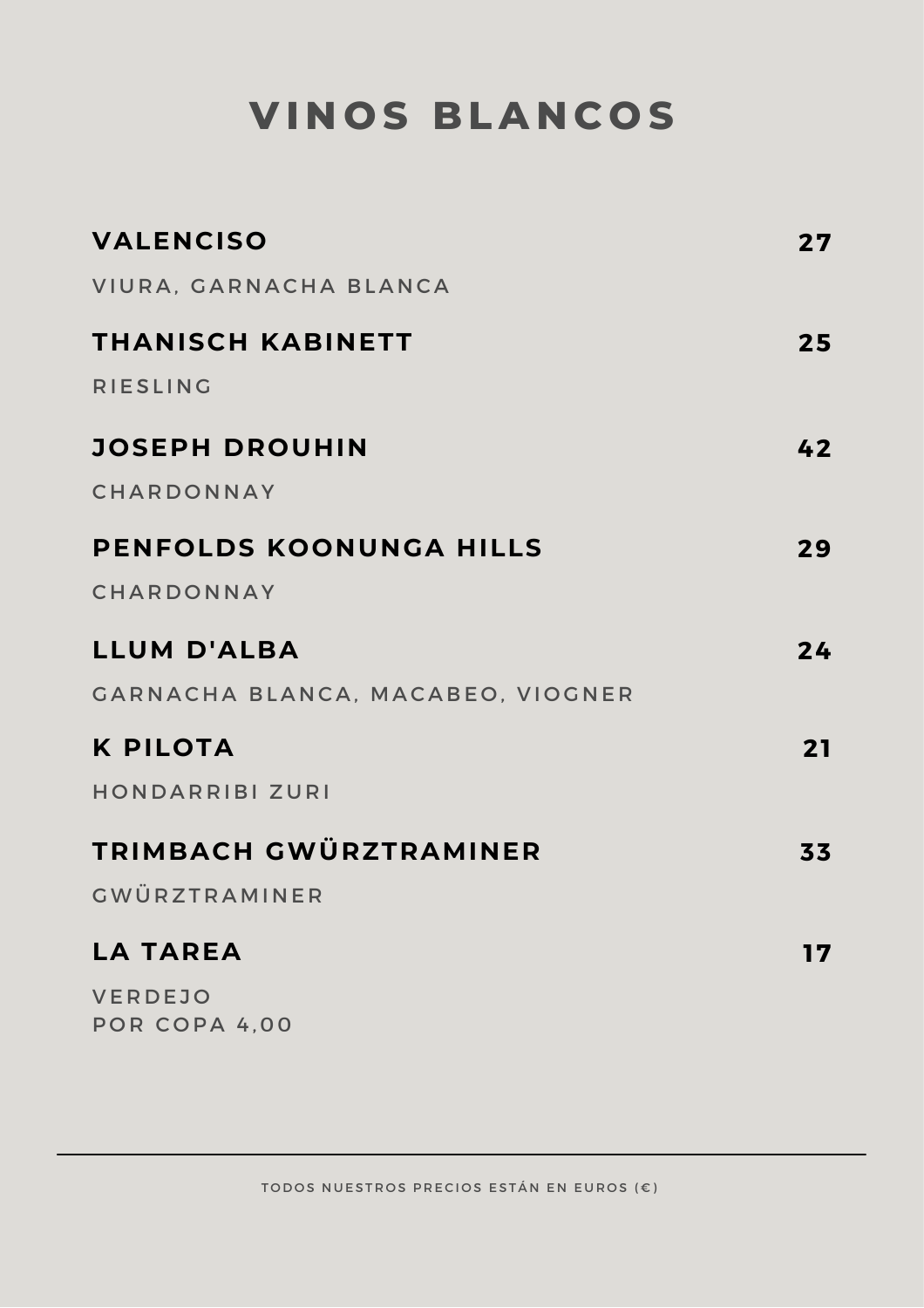**V I N O S B L A N C O S**

| <b>QUINTA APOLONIA</b>                                                  | 25 |
|-------------------------------------------------------------------------|----|
| VERDEJO                                                                 |    |
| <b>BELONDRADE Y LURTON</b>                                              | 47 |
| <b>VERDEJO</b>                                                          |    |
| <b>BLANC DE ENGUERA</b>                                                 | 17 |
| SAUVIGNON BLANC, CHARDONNAY, VIOGNER,<br><b>VERDIL</b><br>POR COPA 4,00 |    |
| <b>BOBAL BLANCO</b>                                                     | 19 |
| <b>BOBAL</b>                                                            |    |
| <b>BLANC DE TRILOGÍA</b>                                                | 19 |
| SAUVIGNON BLANC, VERDIL Y MUSCAT                                        |    |
| <b>LAS BLANCAS</b>                                                      | 20 |
| MOSCATEL, MACABEO, MALVASIA, MERSEGUERA,<br><b>MARISANCHO</b>           |    |
| <b>BALDOVAR CAÑADA PARÍS</b>                                            | 19 |
| <b>MERSEGUERA</b>                                                       |    |
| <b>REMORDIMIENTO</b>                                                    | 17 |
| CHARDONNAY                                                              |    |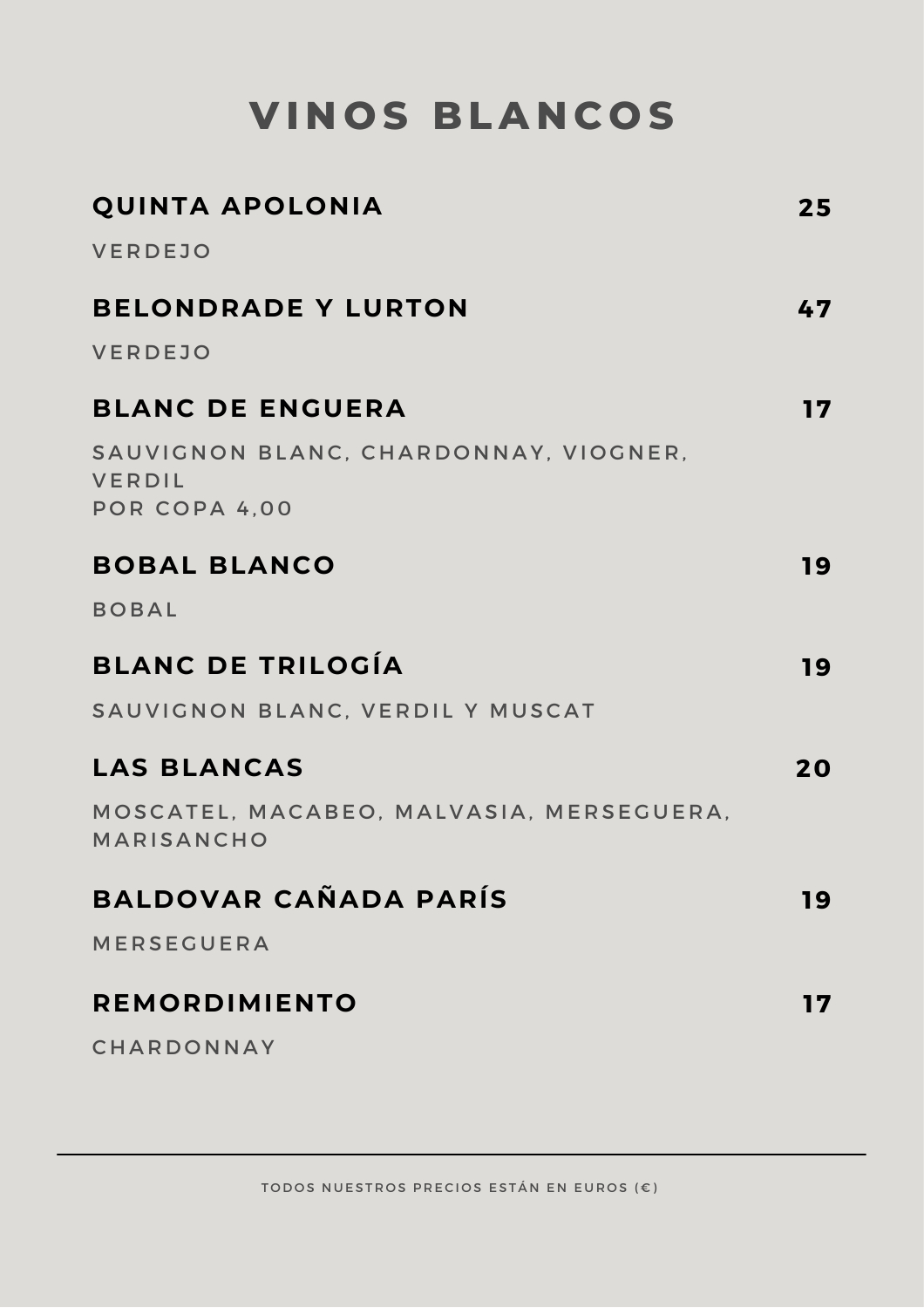# **V I N O S B L A N C O S**

| <b>ATTIS</b>                     | 24 |
|----------------------------------|----|
| <b>ALBARIÑO</b>                  |    |
| <b>GENIO Y FIGURA</b>            | 19 |
| <b>ALBARIÑO</b>                  |    |
| LA LIEBRE Y LA TORTUGA           | 18 |
| <b>ALBARIÑO</b><br>POR COPA 4,00 |    |
| <b>GABA DO SIL</b>               | 21 |
| <b>GODELLO</b>                   |    |
| <b>FILLABOA</b>                  | 25 |
| <b>ALBARIÑO</b>                  |    |
| MARQUÉS DE GRIÑÓN PAGO CERRO LA  | 18 |
| <b>HORMIGA</b><br><b>VERDEJO</b> |    |
| <b>PAGOS DE GALIR SOBRE LIAS</b> | 20 |
| <b>GODELLO</b>                   |    |
| <b>IMPROMPTU SAUVIGNON BLANC</b> | 35 |
| SAUVIGNON                        |    |
| <b>ENRIQUE MENDOZA</b>           | 18 |
| CHARDONNAY                       |    |

TODOS NUESTROS PRECIOS ESTÁN EN EUROS (€)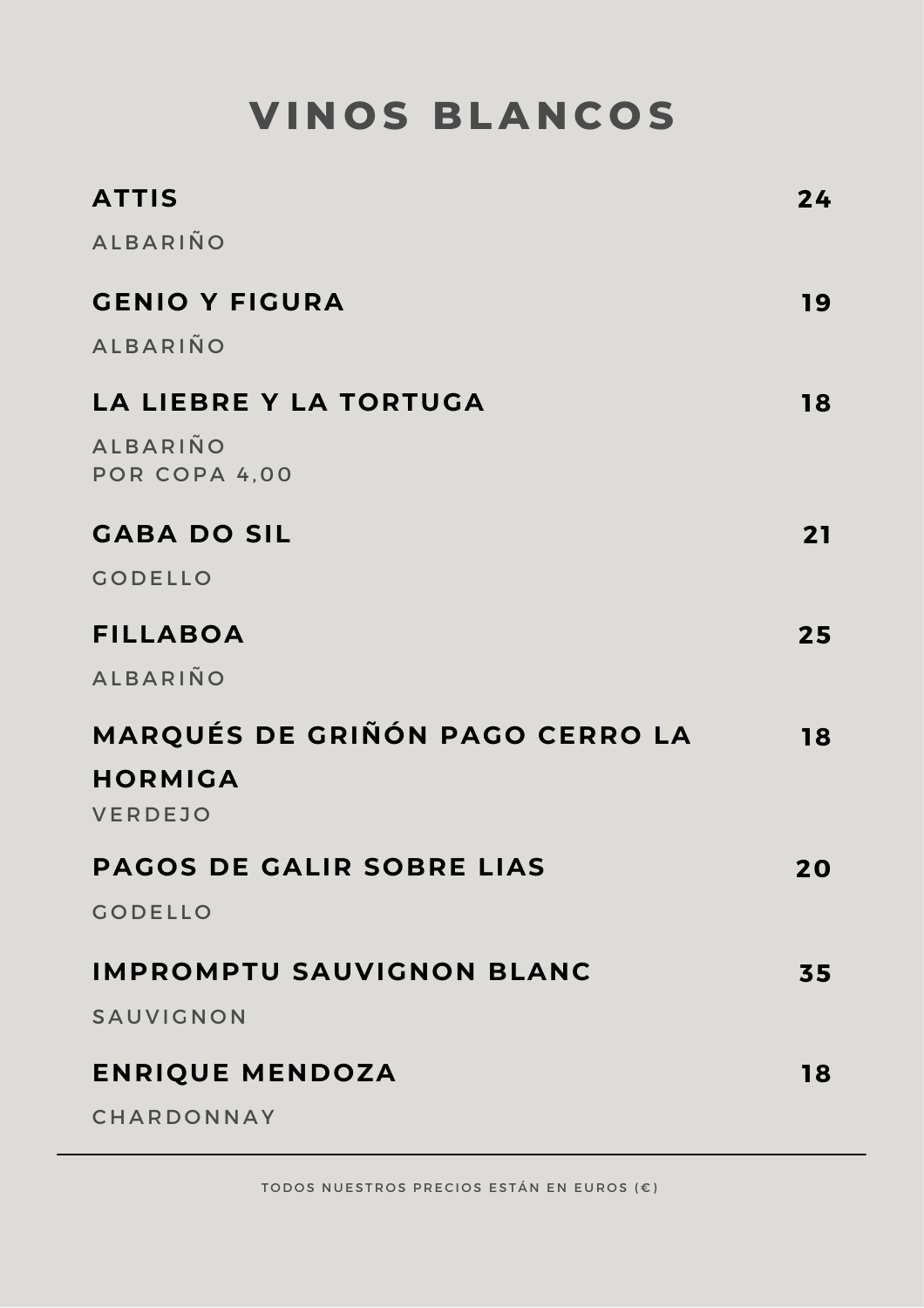### **V I N O S R O S A D O S**

#### **LOS FRAILES**

**MONASTRELL** 

### **V I N O S T I N T O S**

| LALAMA                                 | 29 |
|----------------------------------------|----|
| MENCÍA, GARNACHA, BRANCELLAO, MOURATON |    |
| <b>BASSUS PINOT NOIR</b>               | 35 |
| PINOT NOIR                             |    |
| LA ALEGRÍA                             | 20 |
| <b>BOBAL</b>                           |    |
| <b>BOBAL NEGRO</b>                     | 19 |
| <b>BOBAL</b>                           |    |
| <b>CERAMIC MONASTRELL</b>              | 21 |
| MONASTRELL                             |    |
| <b>LO PETIT DE LA CASA</b>             | 22 |
| <b>GARNACHA, CABERNET SAUVIGNON</b>    |    |

TODOS NUESTROS PRECIOS ESTÁN EN EUROS (€)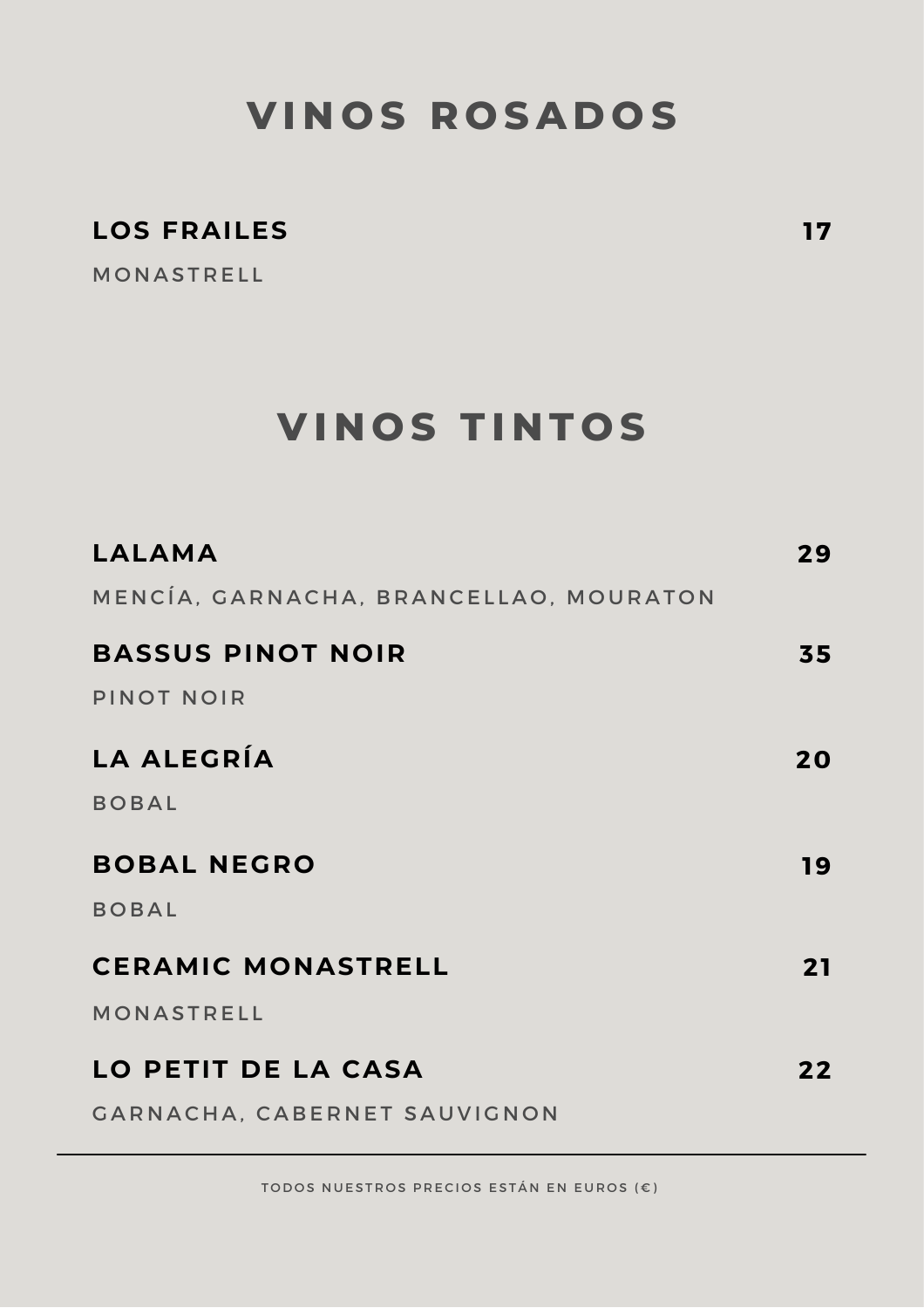# **V I N O S T I N T O S**

| <b>MADURESA</b>                         | 27 |
|-----------------------------------------|----|
| MONASTRELL, CARIÑENA                    |    |
| UNA NOCHE Y UN DÍA                      | 19 |
| GIRÓ                                    |    |
| <b>DEL MORO</b>                         | 17 |
| GARNACHA, BOBAL, SYRAH<br>POR COPA 4,00 |    |
| <b>GUÍMARO</b>                          | 19 |
| MENCÍA                                  |    |
| EL BUSCADOR CRIANZA                     | 18 |
| <b>TEMPRANILLO</b><br>POR COPA 4,00     |    |
| <b>PIES NEGROS</b>                      | 21 |
| TEMPRANILLO, GRACIANO                   |    |
| <b>VALENCISO RESERVA</b>                | 29 |
| <b>TEMPRANILLO</b>                      |    |
| VIÑA ARDANZA                            | 36 |
| <b>TEMPRANILLO</b>                      |    |
| <b>FINCA LA MONTESA</b>                 | 21 |
| <b>GARNACHA</b>                         |    |

TODOS NUESTROS PRECIOS ESTÁN EN EUROS (€)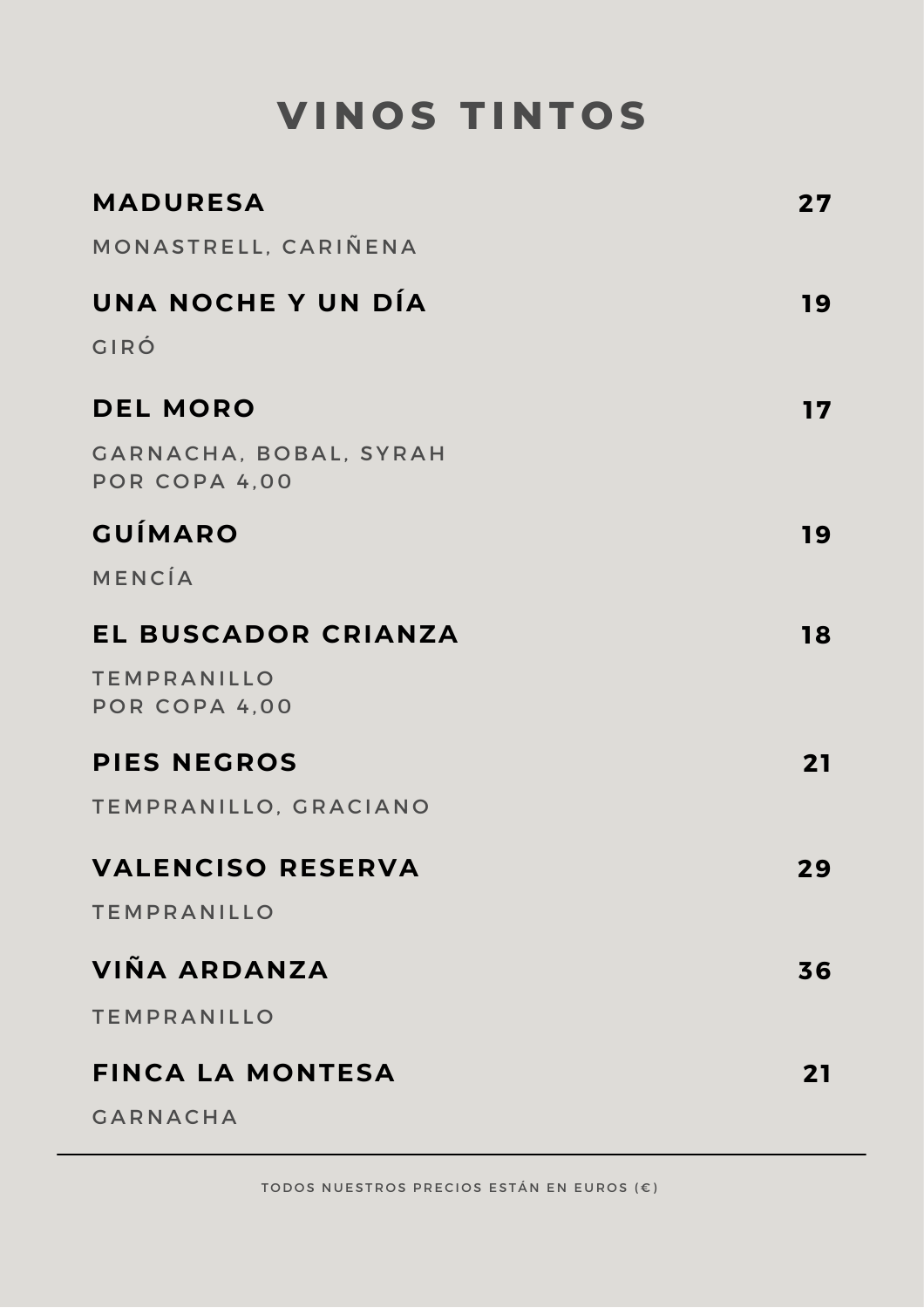# **V I N O S T I N T O S**

| <b>RODAI</b>                        | 49 |
|-------------------------------------|----|
| <b>TEMPRANILLO</b>                  |    |
| <b>DAMANA 5</b>                     | 18 |
| <b>TEMPRANILLO</b><br>POR COPA 4,00 |    |
| <b>AVAN</b>                         | 21 |
| <b>TEMPRANILLO</b>                  |    |
| <b>ARZUAGA</b>                      | 33 |
| <b>TINTA FINA</b>                   |    |
| <b>CORIMBO I</b>                    | 44 |
| <b>TINTA FINA</b>                   |    |
| <b>MAURO VS</b>                     | 73 |
| <b>TEMPRANILLO</b>                  |    |
| <b>TANUKI BOB</b>                   | 24 |
| <b>MANTO NEGRO</b>                  |    |
| <b>COTES DU RHONE</b>               | 25 |
| SYRAH, GARNACHA, MONASTRELL         |    |